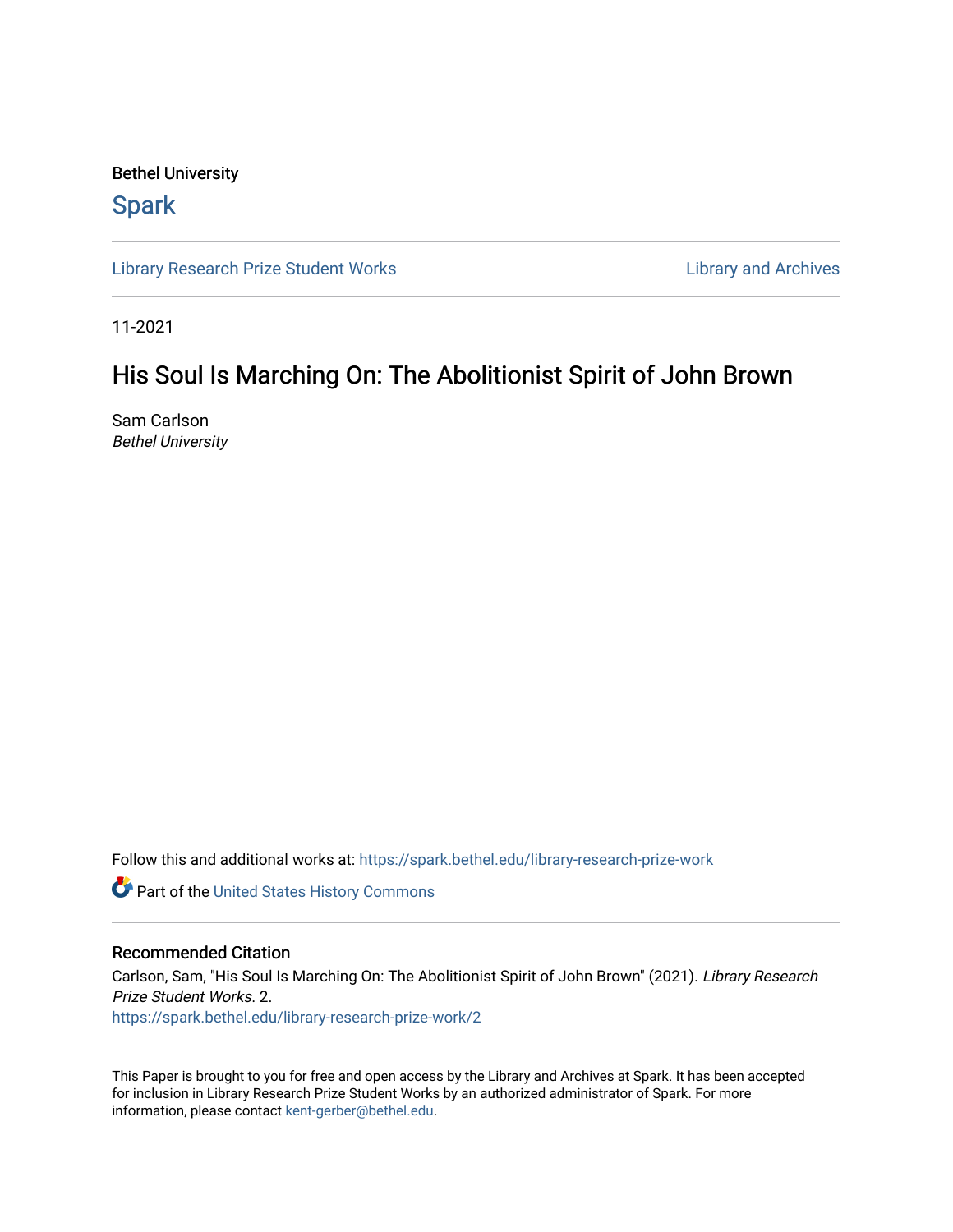In the time of Bleeding Kansas, a period of some of the most intense internal strife in US history, abolitionist John Brown was at the center of attention. His capture of Harpers Ferry and his public execution made him a symbol of the conflict within the nation, and it pushed the antislavery movement into the spotlight. Through speaking and through combat, the abolitionist spirit of John Brown divided America even further during the antebellum period. His great influence split up people for and against anti-slavery, both during his life and after his execution.

The United States had underlying movements of anti-slavery since its birth. Whether due to religious sentiments in the Quaker colonies or because of secular thought stemming from Enlightenment ideals of freedom and equality, slavery was never fully adopted by America. However, during the early 1800s, gradualism gave way to stronger proposals to let Blacks colonize elsewhere or to end slavery immediately (Kutler 208-209). The tension around the issue of slavery was mounting, with brutal laws such as the Fugitive Slave Act and the Dred Scott Supreme Court decision continuing to undermine the human rights of blacks despite the growing influence of the abolitionist movement. What caused the most tension, however, was the Kansas-Nebraska Act. This provision let the citizens of the territory to vote on the allowance of slavery. Because of this act, slave owners and abolitionists both flooded the territories in hopes of swinging the vote, and the violence was quick to follow. John Brown and his sons were among the "Free-Staters" that had come prepared to fight (Elliot).

Throughout his life, John Brown had always opposed slavery. Born on May 9, 1800, in Torrington, Connecticut, Brown was raised in an anti-slavery home. The son of devout Evangelical Calvinists (Taylor and Eldrid 11) and staunch abolitionists, Brown was exposed to anti-slavery movement even as a child (Britannica). As a boy, his family's home was a part of the Underground Railroad network to transport freed slaves across the country in secret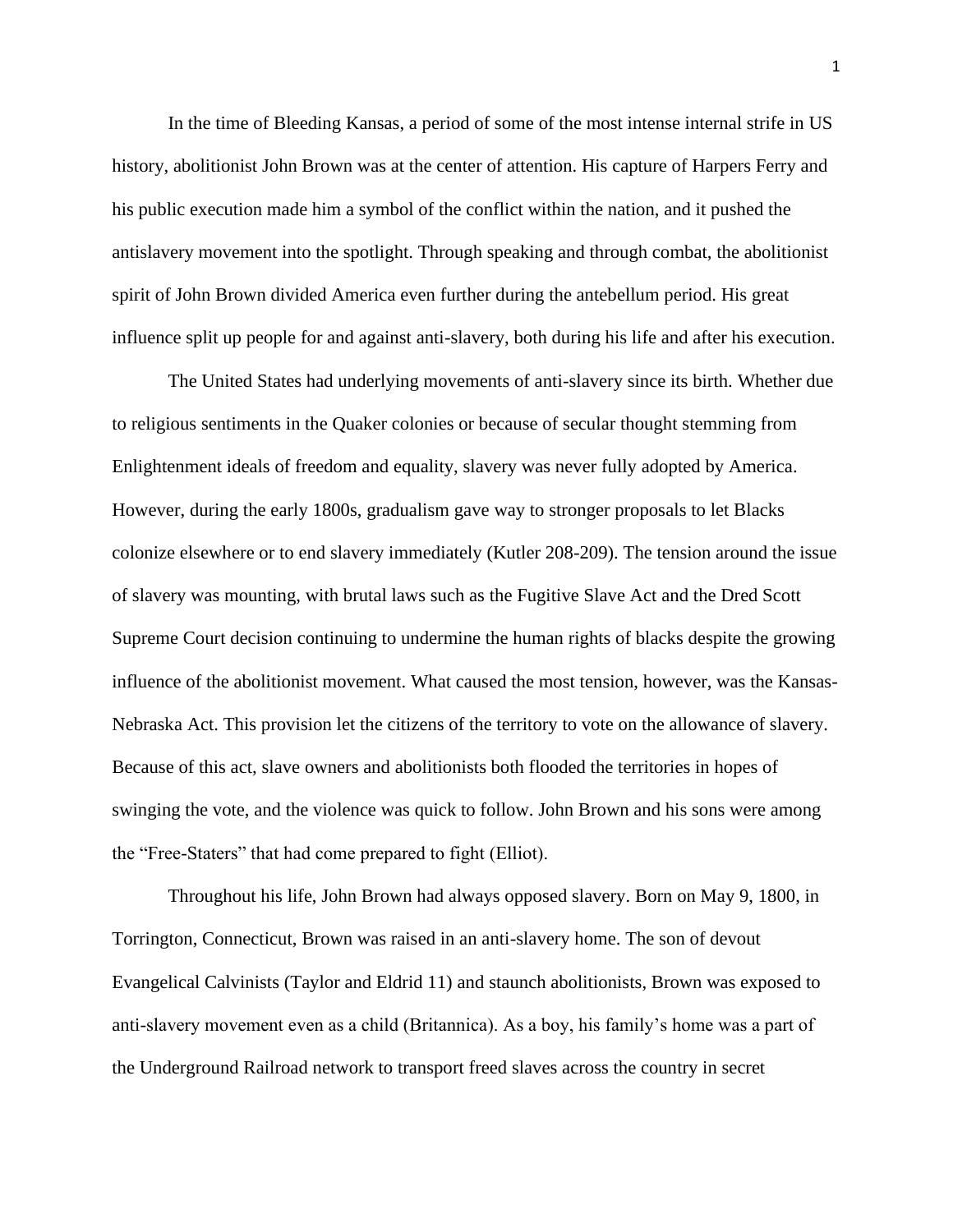(McGlone 54). When he moved to New York later in life, he settled his family in a black community founded on land donated by an antislavery philanthropist (Britannica). His convictions about the evils of slavery ran deep in both his faith and his family.

This passion for abolition, however, did not manifest itself in violence until much later in life, when he moved to Kansas in 1854 (Britannica). Brown's letters from before this time talk of no plans to use violence against slavery (McGlone 9). All his life, he hated slavery, but Kansas is where he gained a mistrust of the proslavery state government because they held up a law like the Kansas-Nebraska Act. "Kansas confirmed Brown's belief that slaveholders held the federal government hostage to their interests. Brown had reached a grim assessment of the possibility of slaveholders' redemption: Their 'proud hearts' would never yield to moral appeals" (McGlone 12). When in conflict with slaveowners and the viciousness that they fought and ruled with, it caused Brown to snap and turn to violence. This is where he came to believe that the institution of slavery denied God's will and the heritage of the freedom-fighting United States. There was no path forward but war (McGlone 12).

There were many abolitionist fighters in Bleeding Kansas, but what set John Brown apart was the fame and influence that he gained. The question of Brown's heroism or madness split the nation in two, but there is no doubt that his boldness at Harpers Ferry and his use of propaganda afterward were successful tools to gain a national platform.

Above everything else he did, Brown's raid on Harpers Ferry elevated him as the face of the abolitionist movement in Bleeding Kansas. Despite the discouragement of other abolitionists, such as Fredrick Douglass, Brown decided to capture the federal armory to obtain weapons to arm freed slaves and white abolitionists. This was part of his grand vision to war against the institution of slavery (Britannica). On the night of October 16, 1859, Brown and eighteen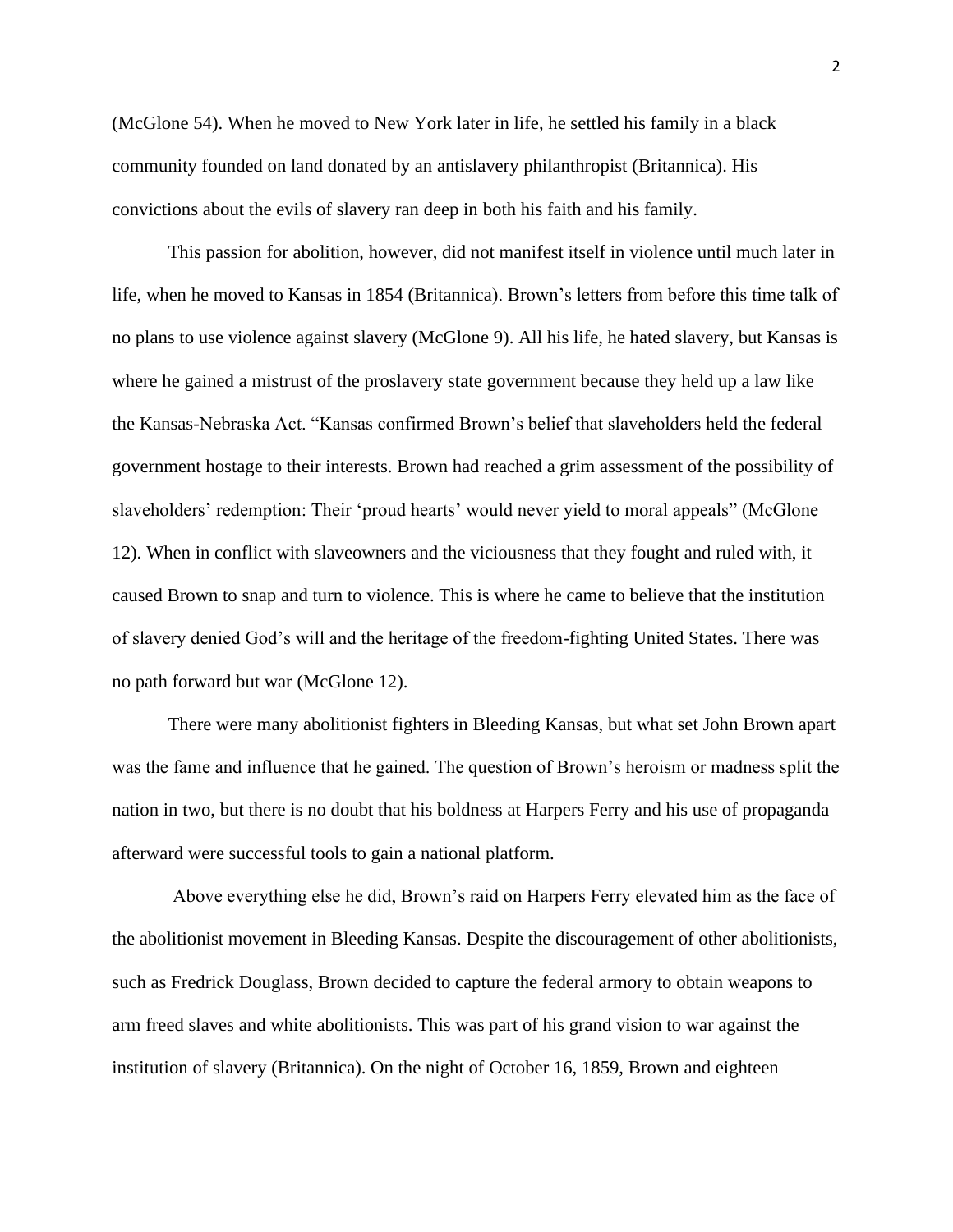followers seized the Harpers Ferry as well as Hall's Rifle Works located a half mile up the river. The raid was successful at first, however, after a few days, the local militia with the help of 85 US Marines took back the fort and captured Brown and his surviving men (McGlone 4-6).

This raid shocked the nation. Although it was unsuccessful, the raid was what launched John Brown and his ideas into the minds of the public. Brown's resourceful use of this failure helped him truly become the face of abolition during the time. Although he disliked what little schooling he had (Britannica), Brown was a master of the printed word (McGlone 203). Newspapers during this time did not typically commission reporters to interview public figures, but while he was in prison, Brown utilized the press attention through interviews to get his Christin, anti-slavery ideals into the papers. "As Henry David Thoreau described it, 'They did not hang him at once, but reserved him to preach to them . . . and so his victory was prolonged and completed. No theatrical manager could have arranged things so wisely to give effect to his behavior and words.'" (Taylor and Eldrid 31). He was not the first rebel to claim the attention of the public, but he made the best use of his fame (McGlone 203-204). Even though the raid didn't succeed, he met his capture, imprisonment, and execution with exuberance. He made the most of his opportunity, allowing him to claim true victory despite the failed operation at Harpers Ferry (Taylor and Eldrid 31).

Although he made good use of his voice during his time in prison, death was looming. He was charged by Virginia with treason, murder, and inciting slaves to rebellion. On December 2, 1847, John Brown was hanged (Britannica). According to Brown, though, his fight against slavery did not go to waste. "At his trial he declared he would 'forfeit my life for the furtherance of the ends of justice, and mingle my blood… with the blood of millions in this slave country whose rights are disregarded by wicked, cruel, and unjust enactments.'" (Britannica). By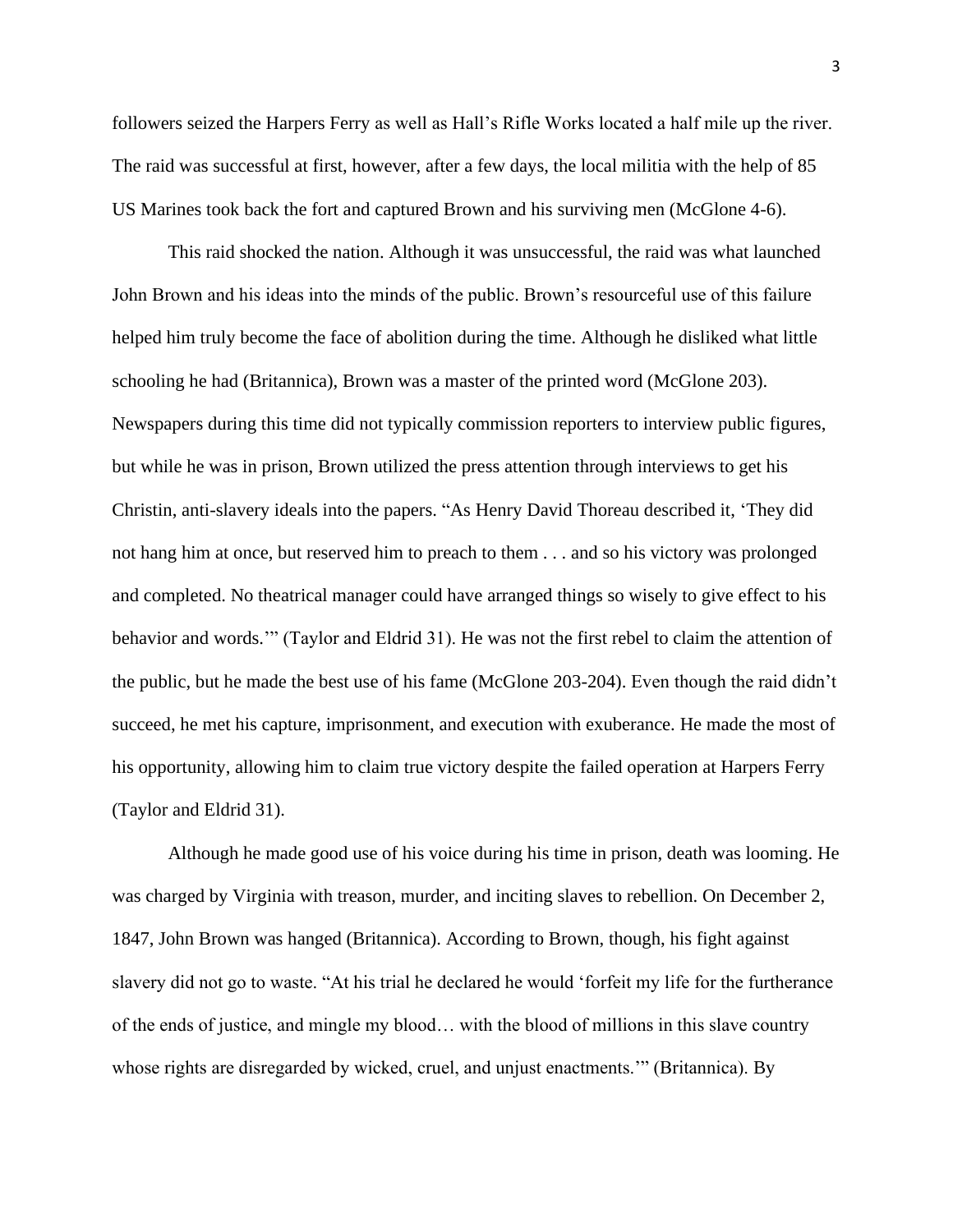combining his lifeblood with the "blood of millions," Brown participates in and radicalizes the abolitionist passion against slave suffering. He knew that his time was up, but he knew that his death could be a proponent of the movement for which he fought. The best course of action would be to spin death towards martyrdom, crying before his death, "I submit; so let it be done!" (Taylor and Eldrid 31).

Brown's execution was received in many different ways by the American public. For the most part, opinions on John Brown's crimes and execution split from the North and the South. The question of John Brown as a martyr or a madman tore the nation in two. This disagreement only exasperated the already present conflict between the South declaring his insanity, and the North, eventually rallying behind Brown's death.

The pro-slavery south never conceded that Brown had any righteousness. Accusations of insanity were supported both by Brown's murderous rampages and by the mental illness that ran in his family. "Gideon Mills, a maternal uncle, swore in one of the affidavits that his mother had 'been insane for a number of years before her death and died insane.'" (McGlone 155). Other relatives, such as his son Frederick, his eldest daughter, and siblings of his grandparents all dealt with serious mental illness both in the home and, in some cases, in the asylum.

The stronger reaction to Brown's death, however, came from the North. Abolitionists seized this moment to push their cause. In the months following the execution, they recruited prominent American lecturers, writers, and antislavery sympathizers to write speeches essays that memorialized the famous Harper's Ferry raid (Taylor and Eldrid 109). Among these writers were Ralph Waldo Emerson, and Henry David Thoreau. Their defense of Brown's raid rescued the historical view on his death and it rallied people around the cause of antislavery.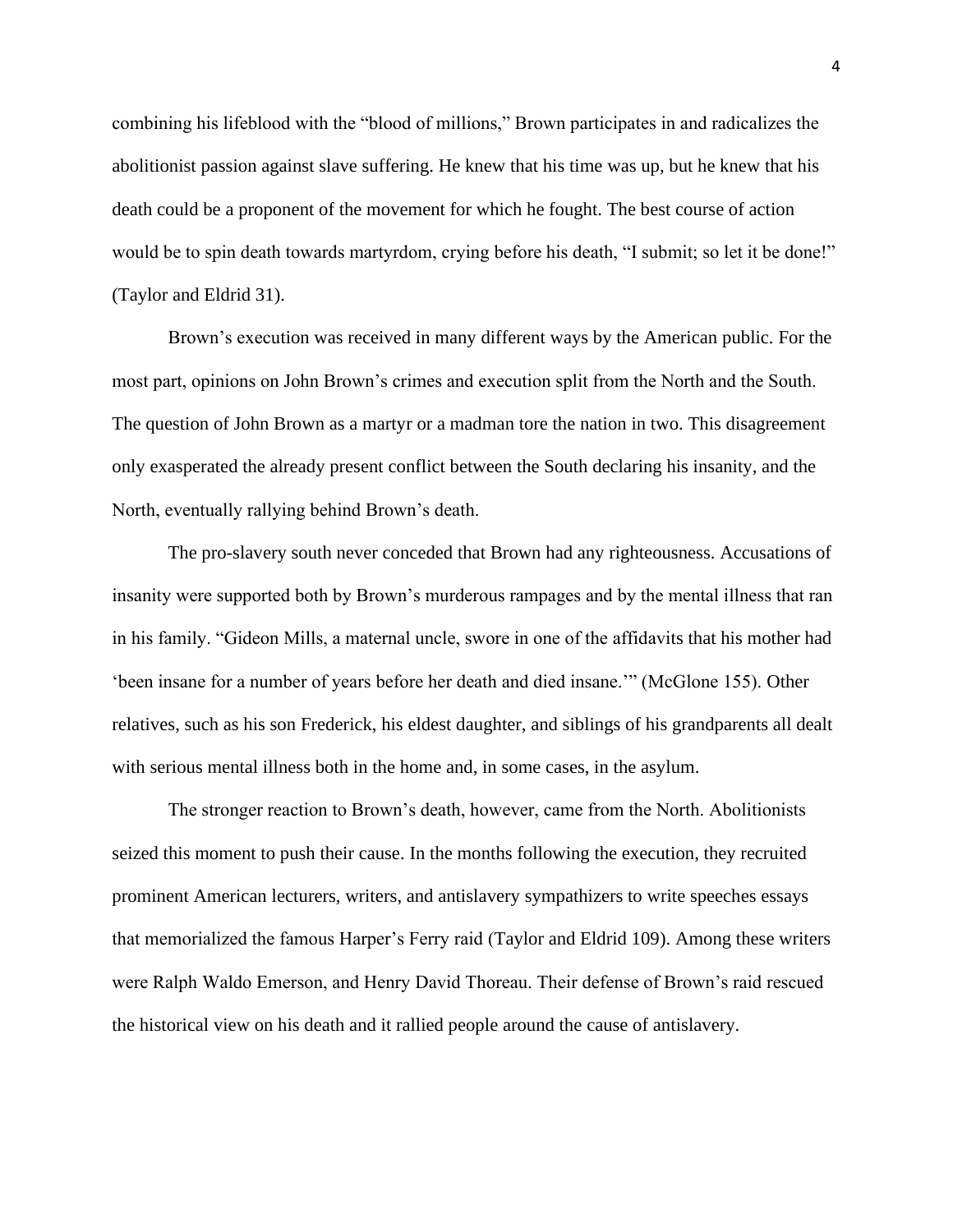Just as he asserted in Civil Disobedience, Thoreau was supportive of any resistance to the state when an individual judged it to be corrupt. In this vein, Thoreau defended Brown's raid of Harper's Ferry. Although Brown may have been hard to defend due to his apparent madness, Thoreau "treated him as a man of principle: a liberator of slaves, the eloquent prisoner, and the noble martyr rather than the reckless revolutionary." (Meyer 309). Some accused him of having selective vision but Thoreau put Brown's motive as the defining characteristic of the fight (Meyer 312). "[Thoreau] like Brown accepted the necessity for violence as he indicated in "A Plea' when he wrote that he 'shall not be forward to think him mistaken in his method who quickest succeeds to liberate the slave.'" (Meyer 312). Ralph Waldo Emerson also wrote to defend the actions of John Brown. In some ways, Brown was more important to Emerson than to Thoreau, because Brown played a role in his life. The Harper's Ferry raid was Emerson's chief opportunity to apply his ideas about individuality to current events. Recognizing Brown as a hero was developmental to Emerson (Ostrander 713). Together, Emerson and Thoreau shaped how people received John Brown's actions. "Emerson and Thoreau were important to the John Brown myth…as the foremost proponents of the rationale by which Brown and his defenders justified his most hideous acts-that any atrocity is justified if the motives of the doer are pure." (Ostrander 714). Their willingness to highlight his motives over his destruction cast a positive light on Brown and helped the American public rally behind the antislavery movement.

One final way that John Brown's legacy is seen is through the legendary hymn, "John Brown's Body." This song, with lyrics such as "Glory, glory hallelujah! His soul is marching on," offered a secular spin to Christ's death and resurrection. It quickly became a Union favorite after being song at Fort Warren on May 12, 1861 (Taylor and Eldrid 27-28). The song was later rewritten with new lyrics to become "The Battle Hymn of the Republic," which became the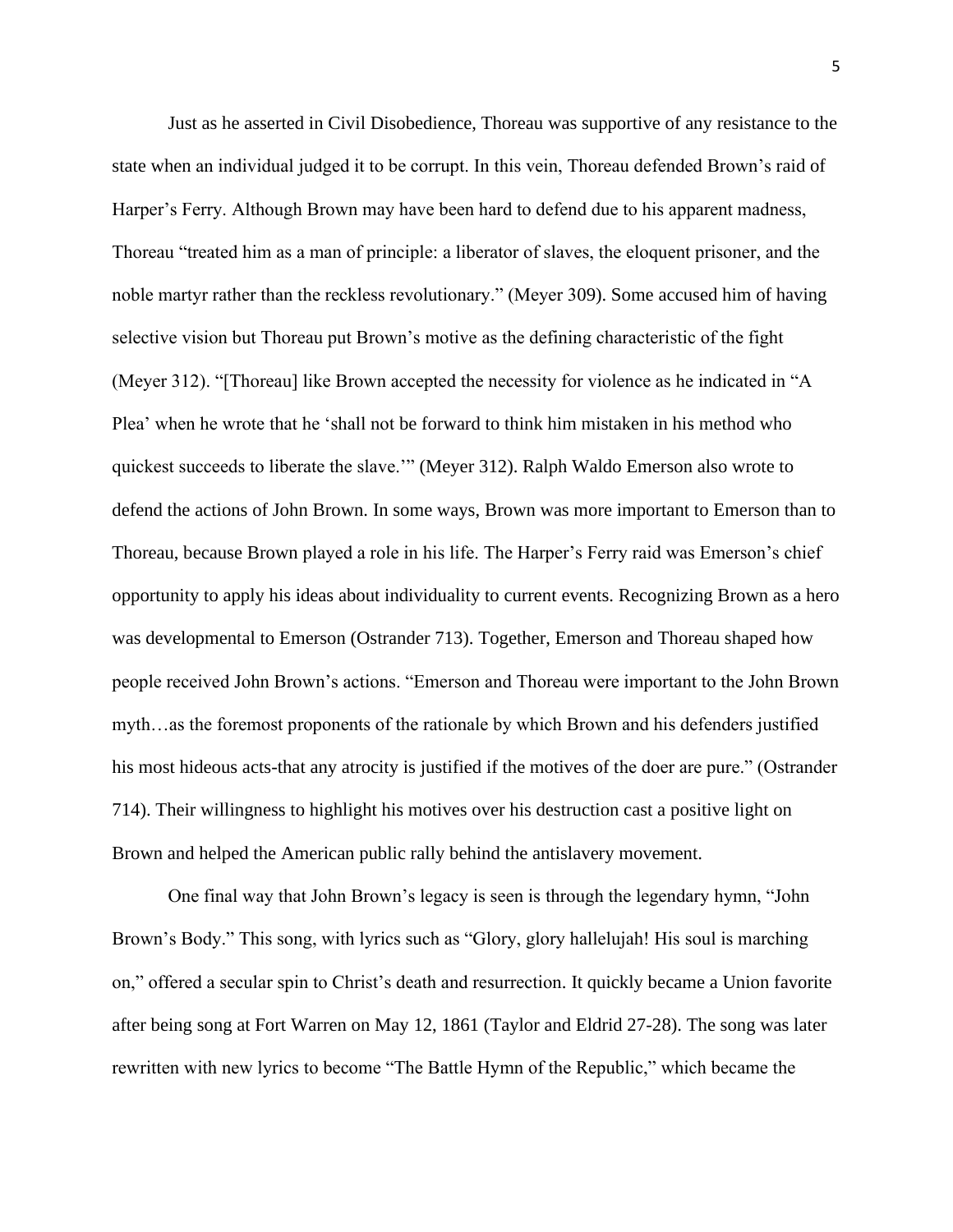marching song of the North during the Civil War (Elliot). This hymn was another way that the Union opinion of John Brown shifted from seeing him as a rebel to a hero.

During the antebellum period, abolitionist John Brown greatly divided America over the issue of slavery. His capture of Harpers Ferry and his opportunistic use of his platform thereafter gave the antislavery movement a spotlight and helped shift Northern opinion increasingly against slavery. Both during his life and after his execution his influence and divisiveness split America in two. His soul is marching on!